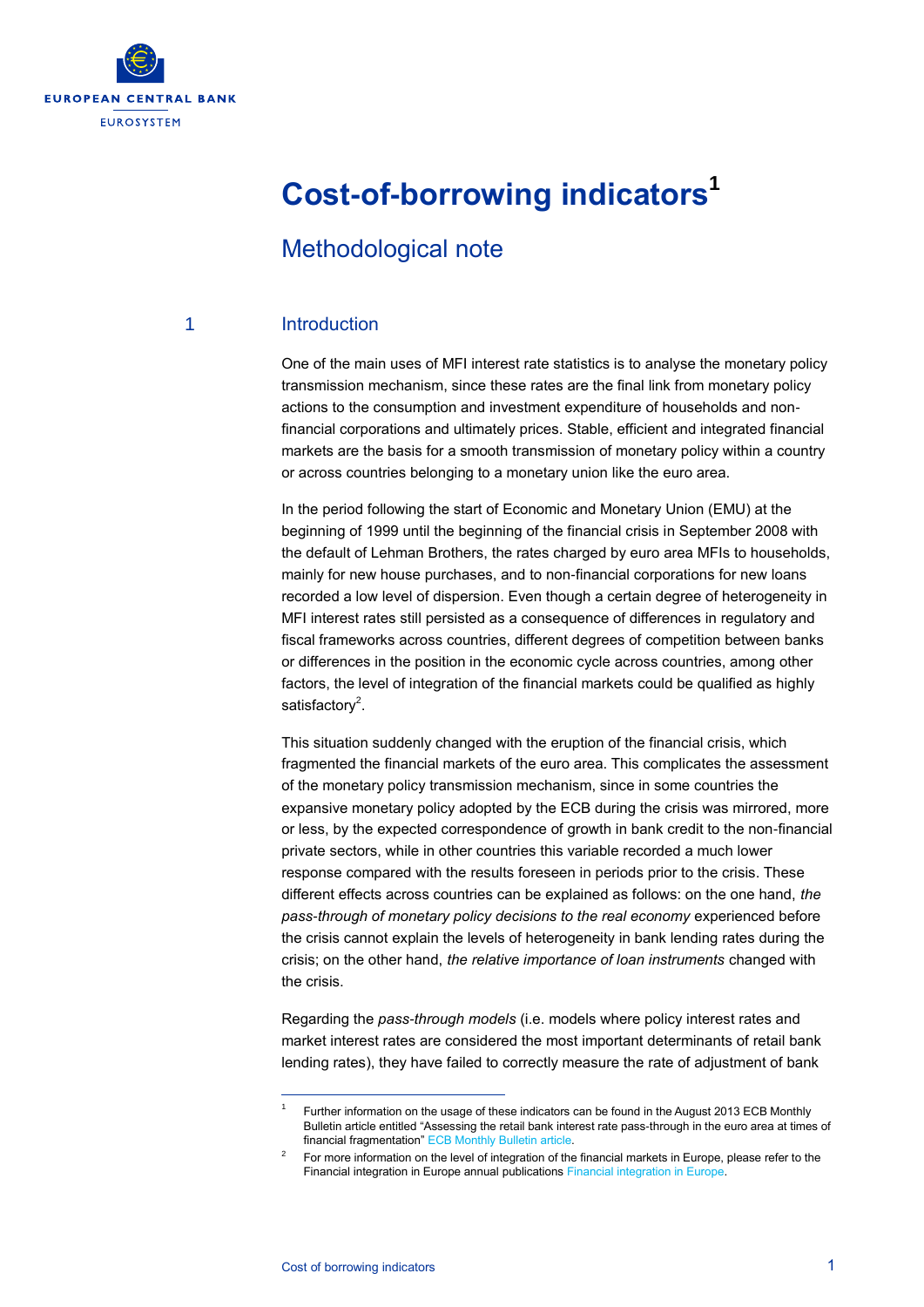lending rates to changes in reference rates, because they do not include risk factors and sovereign debt spreads among the explanatory variables. These two kinds of variables have had a strong impact on bank lending rates in some countries. However, users require less volatile instruments than the broad range of MFI interest rate instrument categories for modelling and forecasting purposes.

With respect to the *relative weight of the different loan instruments*, the financial crisis has increased the relative weight of short-term instruments which in a situation of growing uncertainty cover better credit and interest rate risks than long-term instruments. Regarding bank loans to non-financial corporations, there has been a significant increase in overdrafts and other short-term loans in the countries more affected by the crisis compared with the other countries. Therefore, it is necessary to use a measure of the borrowing costs of non-financial corporations and households which is accurate and more comparable across countries.

The reasons mentioned above have led the ECB together with the NCBs to develop a set of aggregate indicators to measure the cost of borrowing of non-financial corporations and households.

The composite cost-of-borrowing indicators are based on MFI interest rate statistics. Thus there are arguments for using monetary policy econometric models with smoothed rate volatility and which allow the comparison of credit conditions across euro area countries with different household and NFC borrowing structures.

There are four categories of cost-of-borrowing indicators, which are available in the ECB SDW at the euro area and the national levels:

- 1. Cost-of-borrowing indicator for households for house purchase
- 2. Cost-of-borrowing indicator for non-financial corporations
- 3. Cost-of-borrowing indicator for short-term loans to households and non-financial corporations
- 4. Cost-of-borrowing indicator for long-term loans to households and non-financial corporations

For most countries, the data are available as of January 2003, although for certain countries, due to the lack of backdata, the cost-of-borrowing indicators have only been calculated for a shorter period of time. The indicators are derived following the methodology explained in the following sections.

#### 1.1 Cost-of-borrowing indicator for households for house purchase

The cost of borrowing for households includes only loans for house purchase. Loans for consumption and other purposes have been excluded as they are very volatile and less relevant for macroeconomic projections. "Short-term" refers to loans with an initial period of interest rate fixation of up to one year regardless of maturity.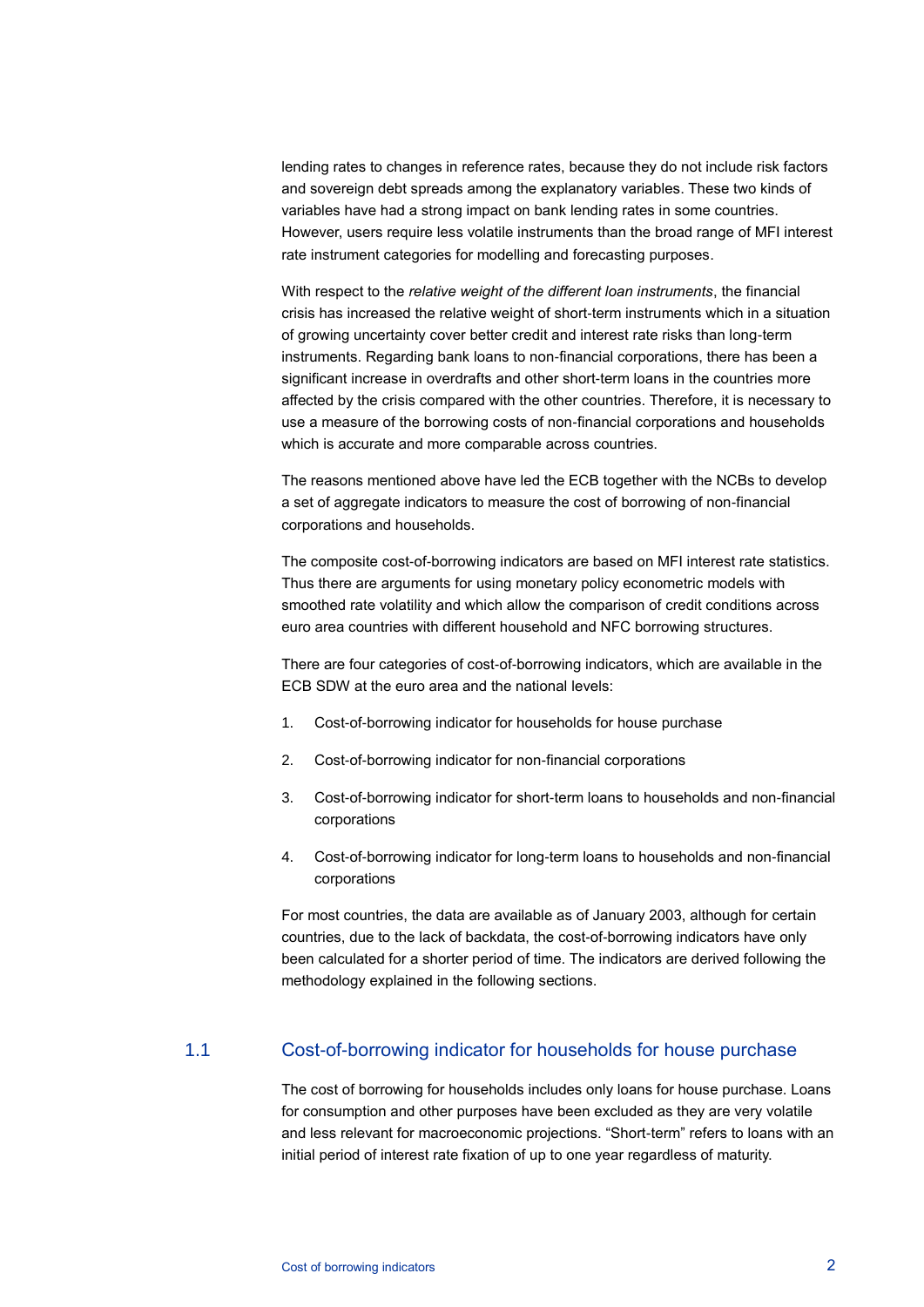Accordingly, "long-term" refers to loans with an initial period of interest rate fixation over one year.

This indicator is calculated as a weighted average of MFI interest rates on short-term and long-term loans to households for house purchase, where the new business volumes used are smoothed with a moving average of the previous 24 months' observations. The precise formula is as follows:

At time t:

$$
CB^{H} = \frac{R_{ST}^{H}(NB) * \frac{1}{24} \sum_{i=t}^{t-23} V_{ST}^{H}(NB)_{i} + R_{LT}^{H}(NB) * \frac{1}{24} \sum_{i=t}^{t-23} V_{LT}^{H}(NB)_{i}}{\frac{1}{24} \sum_{i=t}^{t-23} V_{ST}^{H}(NB)_{i} + \frac{1}{24} \sum_{i=t}^{t-23} V_{LT}^{H}(NB)_{i}} \tag{1}
$$

where:

 $CB<sup>H</sup>$  is the cost of borrowing for households for house purchase

 $R_{ST}^H(NB)$  are interest rates on new business of loans to households for house purchase with a floating rate or an initial rate fixation up to 1 year (MFI interest rate indicator 16)

 $V_{ST}^H(NB)$  are volumes of new business of loans to households for house purchase with a floating rate or an initial rate fixation up to 1 year (MFI interest rate indicator 16)

 $R_{LT}^H(NB)$  are interest rates on new business of loans to households for house purchase with an initial rate fixation over 1 year (MFI interest rate indicators 17, 18 and 19)

 $V_{LT}^H(NB)$  are volumes of new business of loans to households for house purchase with an initial rate fixation over 1 year (MFI interest rate indicators 17, 18 and 19)

#### 1.2 Cost-of-borrowing indicator for non-financial corporations

The aggregated cost-of-borrowing indicator for non-financial corporations is calculated in a similar way to the one for households above, i.e. as a weighted average of rates on short-term and long-term loans to non-financial corporations.

As regards short-term loans to non-financial corporations, the MFI interest rate data on new business do not include overdrafts, revolving loans, or convenience and extended credit. For companies in some euro area countries, these instruments (mainly overdrafts) are however a significant source of short-term finance. Thus, since interest rates on overdrafts are, on average, higher than other short-term bank lending rates, their exclusion tends to lower average short-term rates in these countries. To improve comparability across countries, for cost-of-borrowing purposes, revolving loans and overdrafts and extended credit card credit are incorporated into the calculation of short-term lending rates as described below.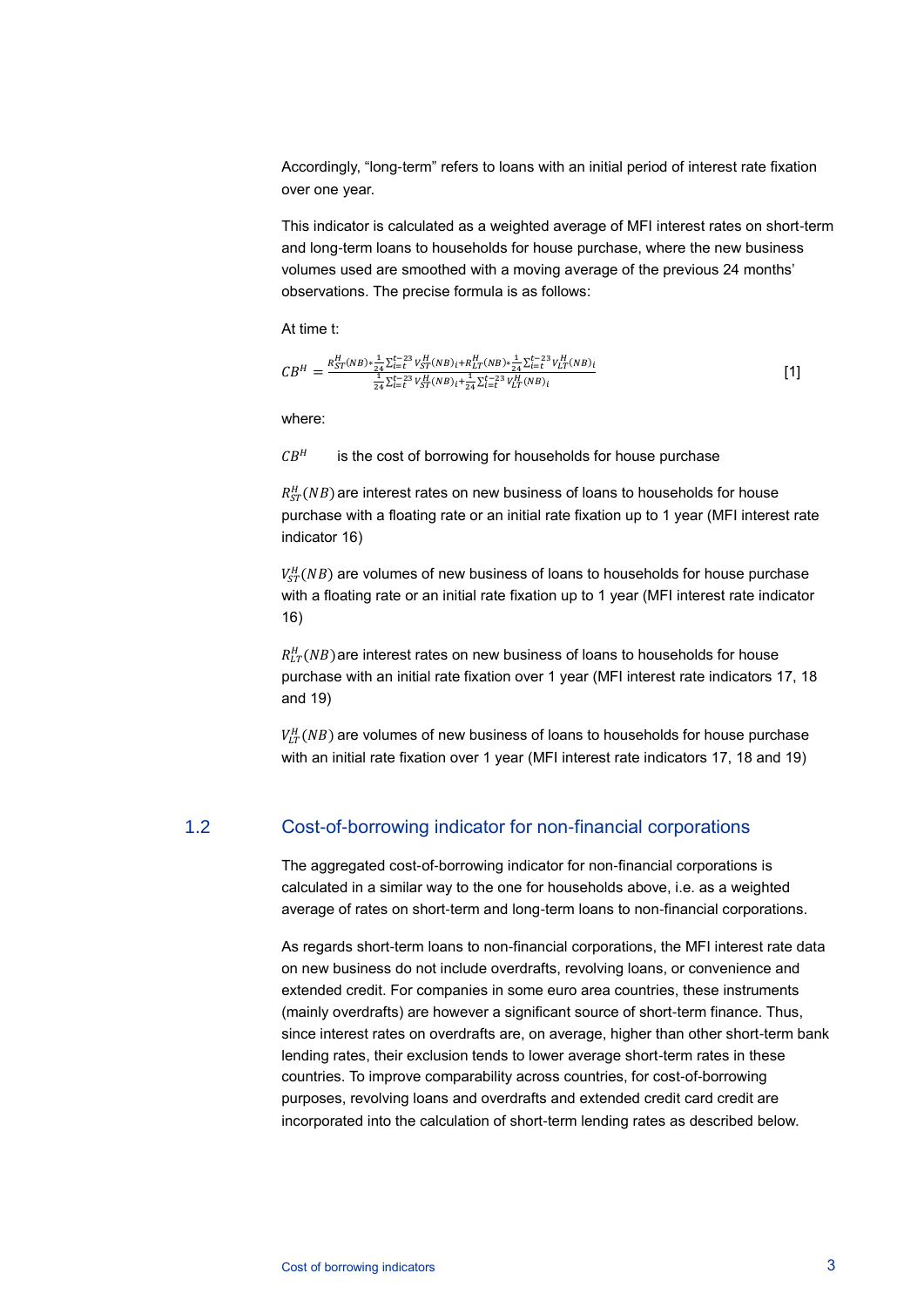At time t:

$$
CB^{NFC} = \frac{\bar{R}_{ST}^{NFC} * \bar{V}_{ST}^{NFC} + R_{LT}^{NFC}(NB) * \frac{1}{24} \sum_{i=t}^{t-23} V_{LT}^{NFC}(NB)_i}{\bar{V}_{ST}^{NFC}(NB)_i + \frac{1}{24} \sum_{i=t}^{t-23} V_{LT}^{NFC}(NB)_i}
$$
\n[2]

where:

 $CB^{NFC}$  is the cost of borrowing for non-financial corporations

 $R_{LT}^{NFC}(NB)$ are interest rates on new business of long-term loans (i.e. loans with interest rate fixation over one year) to non-financial corporations (MFI interest rate indicators 39 to 42; 45 to 48; and 51 to 54)

 $V^{NFC}_{1T}(NB)$ are volumes of new business of long-term loans (i.e. loans with interest rate fixation over one year) to non-financial corporations (MFI interest rate indicators 39 to 42; 45 to 48; and 51 to 54)

 $\tilde{R}_{ST}^{NI}$  is the estimated interest rate on new business of short-term loans to nonfinancial corporations adjusted to take into account overdrafts

 $\tilde{V}_{ST}^N$  is the estimated volume of new business of short-term loans to non-financial corporations slightly inflated to take into account overdrafts, as these are an important source of short-term funding for non-financial corporations. The way to do this is to increase the volume of new business in short-term loans by the share of overdrafts in the total amounts outstanding of short-term loans. When calculating the total amounts outstanding of short-term loans, long-term loans with a residual maturity over one year and interest reset below one year are considered short-term and therefore their amounts are added to the outstanding amounts of short-term loans as taken from BSI statistics.

The estimated volume is calculated as follows:

$$
\tilde{V}_{ST}^{NFC} = \frac{1}{24} \sum_{i=1}^{t-23} V_{ST}^{NFC} (NB)_i \times \left( 1 + \frac{V_{ST}^{NFC}(OA)}{\frac{V_{ST}^{NFC}(OA) + \tilde{V}_{LT}^{NFC}(BA) + \tilde{V}_{LT}^{NFC}(BA)}{P_{LT}^{NFC}(DA) + \tilde{V}_{LT}^{NFC}(BA)} \right)
$$
\n
$$
= \beta
$$
\n(3)

where:

 $V_{\text{cr}}^{NFC}(NB)_i$ are volumes of new business of short-term loans to non-financial corporations (MFI interest rate indicators 37, 38, 43, 44, 49 and 50)

 $\beta$  is the share of overdrafts in the total amounts outstanding of short-term loans

 $V_0^{NFC}(OA)$ is the volume of overdrafts, revolving loans, and convenience and extended credit (outstanding amounts)

 $V_{ST}^{NFC}(OA)_i$ are volumes of total short-term loans to non-financial corporations (i.e. loans with contractual maturity up to one year – taken from the BSI statistics)